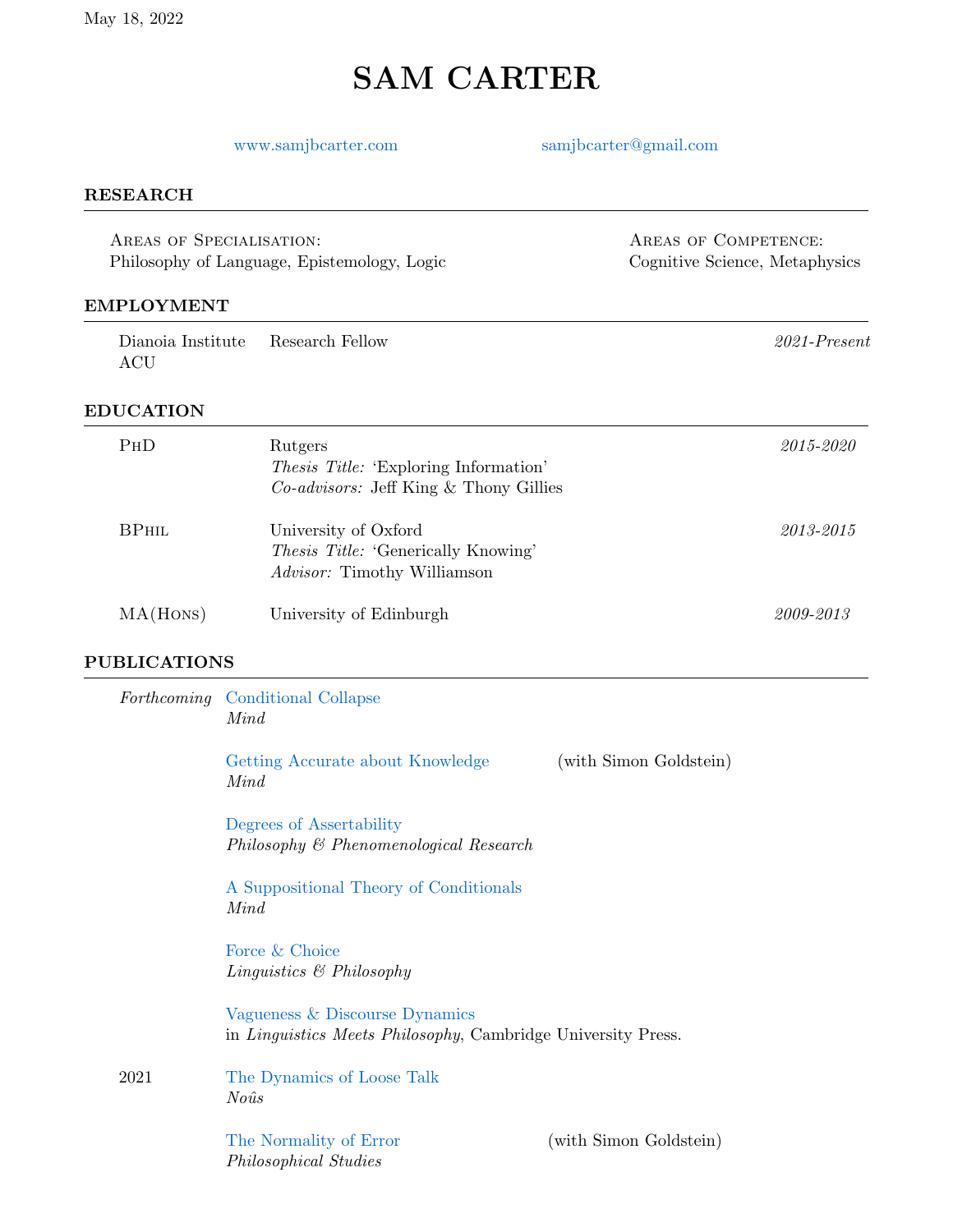| 2019 |  | Higher Order Ignorance inside the Margins |  |  |
|------|--|-------------------------------------------|--|--|
|      |  | Philosophical Studies                     |  |  |

# PROCEEDINGS

| 2016 | Probability Judgements about Indicative Conditionals<br>Logic Journal of the IGPL, |  |
|------|------------------------------------------------------------------------------------|--|
|      | Loose Talk, Negation and Commutativity<br>Sinn und Bedeutung                       |  |
| 2017 | (with Daniel Altshuler)<br>'Now' with Subordinate Clauses<br>Proceedings of SALT   |  |

| 2022 | Normality & Agglomeration                 | Normality & Epistemology Workshop   |
|------|-------------------------------------------|-------------------------------------|
|      |                                           | 1.12.2022                           |
| 2021 | Keeping Vague Score                       | University of Auckland              |
|      |                                           | 3.31.2021                           |
|      | Modal Revision                            | ViRLaWP                             |
|      |                                           | 2.19.2021                           |
| 2020 | Indicative/Subjunctive Collapse           | American Philosophical Association  |
|      |                                           | Philadelpha: 1.5.2020               |
| 2019 | Degrees of Assertability                  | Fall Language Workshop              |
|      |                                           | <i>Rutgers:</i> 9.20.2019           |
|      | A Suppositional Theory of Conditionals    | Central APA                         |
|      |                                           | Denver: 2.27.2019                   |
| 2018 | A Suppositional Theory of Conditionals    | <b>NASSLI</b>                       |
|      |                                           | CMU: 6.27.2018                      |
| 2017 | Might Donkey Counterfactuals              | <b>ESSLI</b>                        |
|      |                                           | IRIT: 7.19.2017                     |
|      | Higher-Order Ignorance inside the Margins | The Joint Session                   |
|      |                                           | University of Edinburgh: 7.15.2017  |
|      | Higher-Order Ignorance inside the Margins | The Ockham Society.                 |
|      |                                           | University of Oxford: 6.7.2017      |
|      | 'Now' in Subordinate Clause Constructions | Subordinate Clauses                 |
|      |                                           | UCL: 5.24.2017                      |
|      | 'Now' in Subordinate Clause Constructions | The Semantics of Embedded Sentences |
|      |                                           | NYU: 5.17.2017                      |
|      | 'Now' in Subordinate Clause Constructions | SALT <sub>27</sub>                  |
|      |                                           | University of Maryland: 5.12.2017   |
|      | Higher-Order Ignorance inside the Margins | Yale Graduate Conference            |
|      |                                           | Yale: 3.31.2017                     |
|      | 'Now' in Subordinate Clause Constructions | 41st Penn Linguistics Conference    |
|      |                                           | UPenn: 3.25.2017                    |
|      | A Suppositional Theory of Conditionals    | NY Philosophy of Language Workshop  |
|      |                                           | NYU: 3.6.2017                       |
|      | 'Now' & Subordinate Clauses               | Topics in Semantics                 |
|      |                                           | $UMass-Amherst: 2.6.2017$           |
| 2016 | Disjunction & Distributivity              | Conditionals at the Crossroads      |